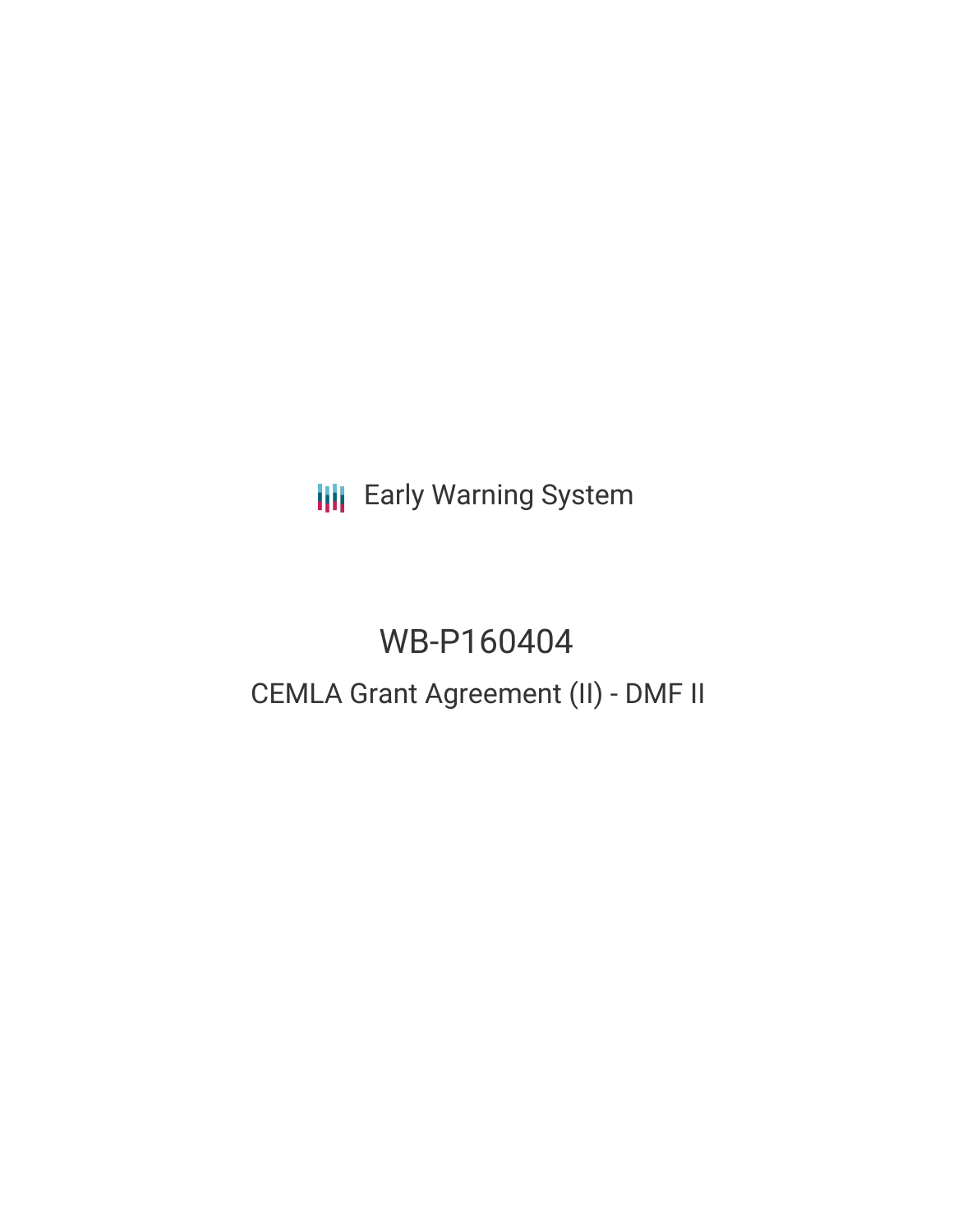

## **Quick Facts**

| <b>Financial Institutions</b> | World Bank (WB) |
|-------------------------------|-----------------|
| <b>Status</b>                 | Active          |
| <b>Bank Risk Rating</b>       |                 |
| <b>Voting Date</b>            | 2016-11-17      |
| <b>Project Cost (USD)</b>     | \$0.25 million  |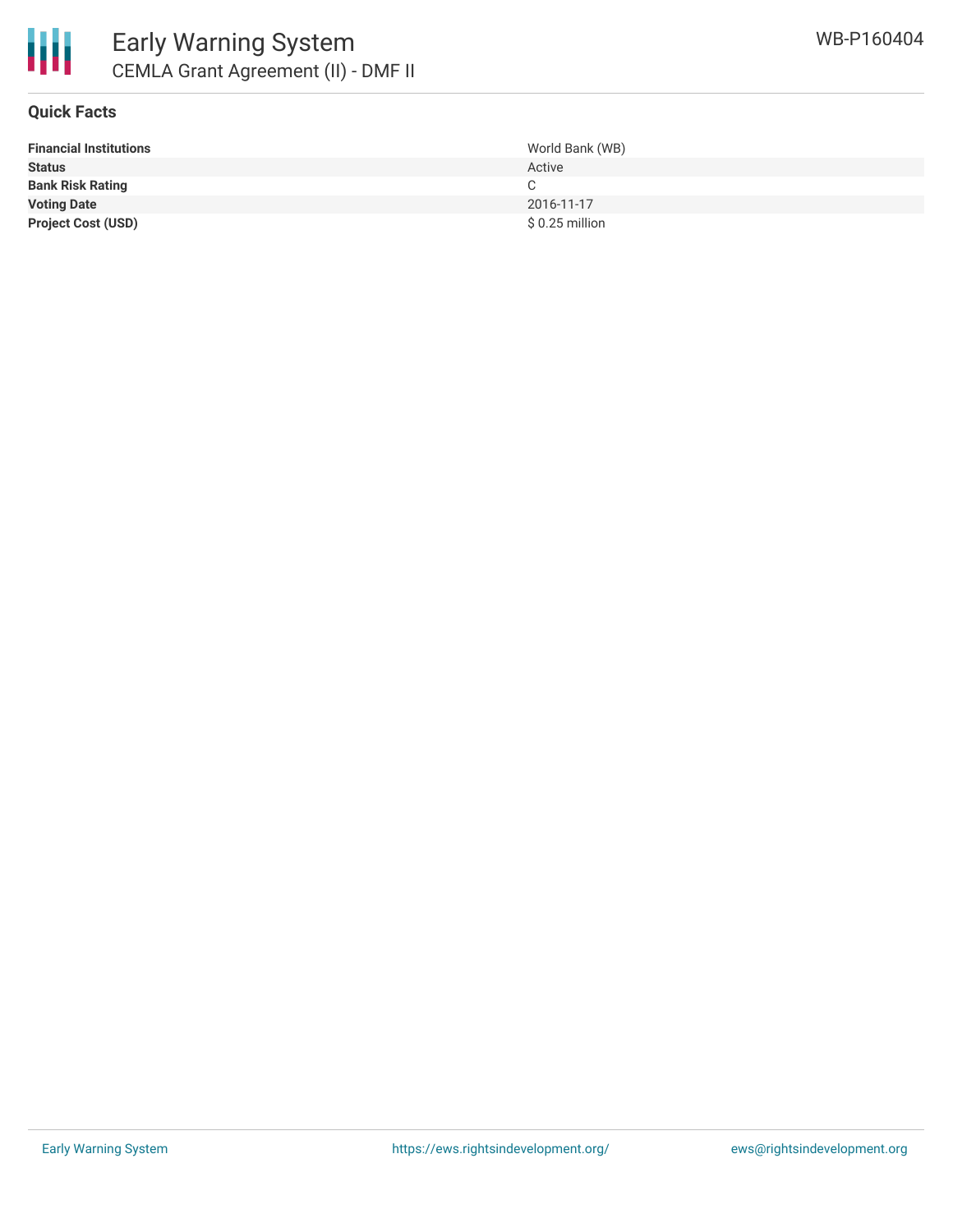

# **Investment Description**

World Bank (WB)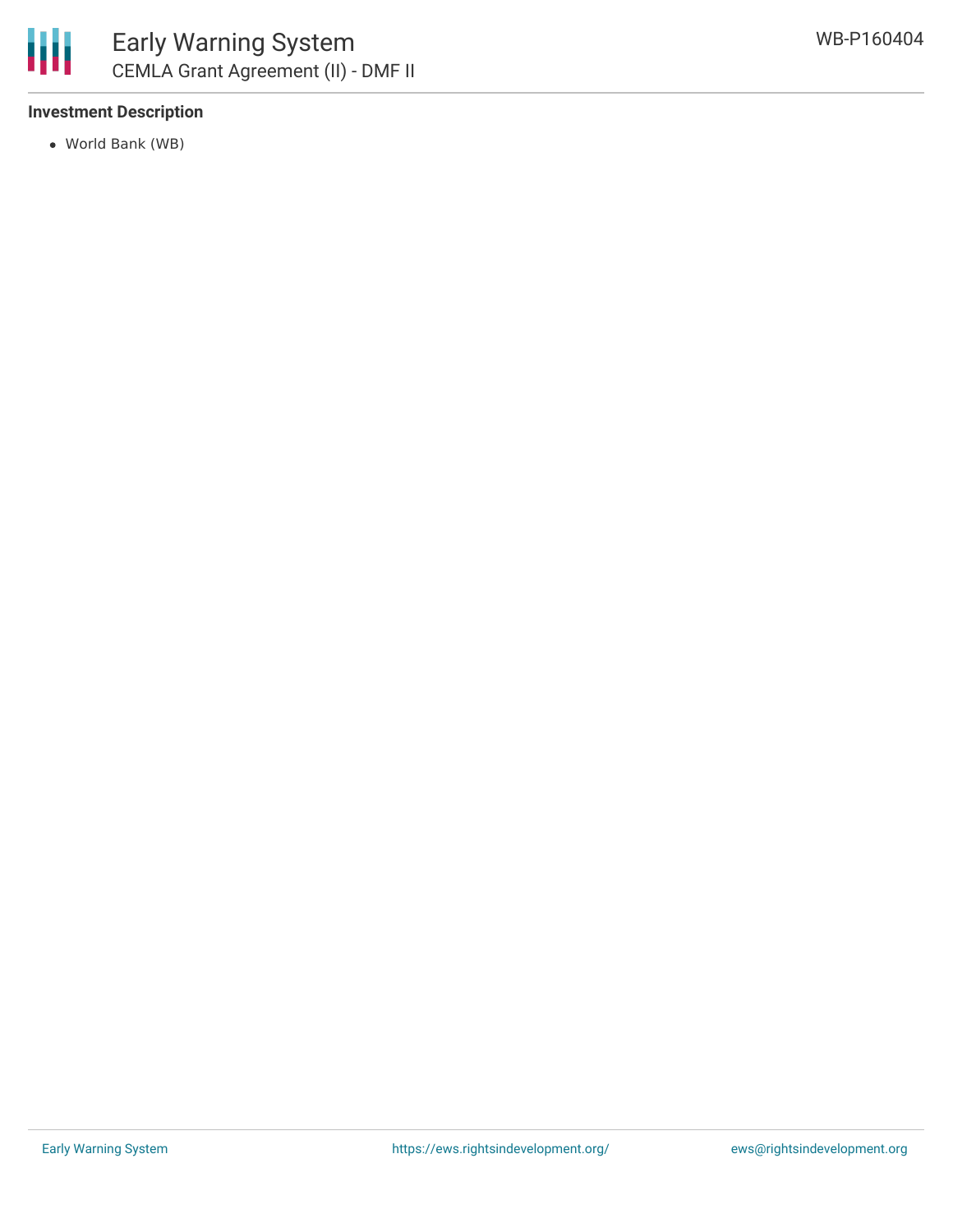#### **Contact Information**

ACCOUNTABILITY MECHANISM OF WORLD BANK

The World Bank Inspection Panel is the independent complaint mechanism and fact-finding body for people who believe they are likely to be, or have been, adversely affected by a World Bank-financed project. If you submit a complaint to the Inspection Panel, they may investigate to assess whether the World Bank is following its own policies and procedures for preventing harm to people or the environment. You can contact the Inspection Panel or submit a complaint by emailing ipanel@worldbank.org. You can learn more about the Inspection Panel and how to file a complaint at: http://ewebapps.worldbank.org/apps/ip/Pages/Home.aspx.